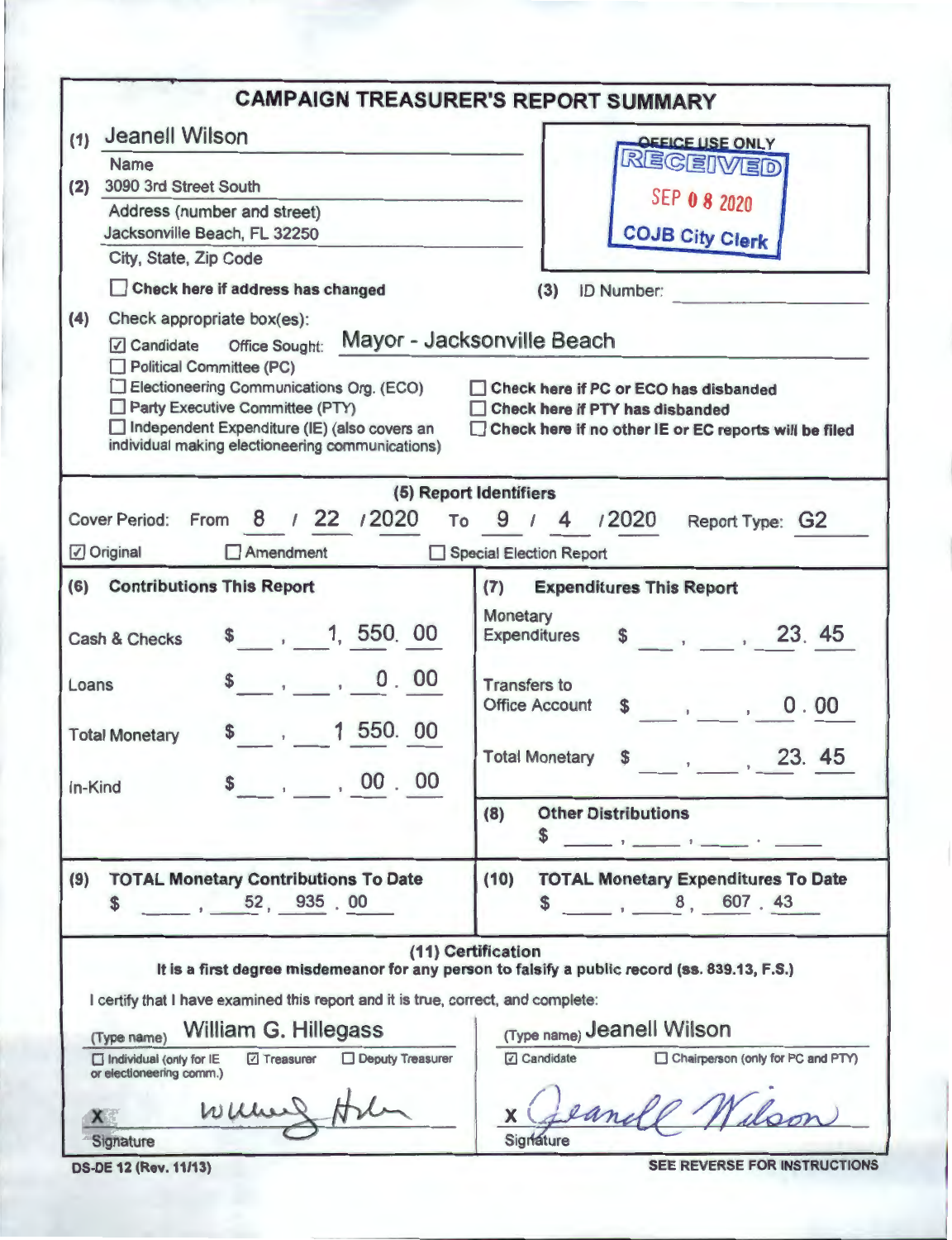## **CAMPAIGN TREASURER'S REPORT - ITEMIZED CONTRIBUTIONS**

| $(1)$ Name                                                                | Jeanell Wilson                                                                                                   |               |                                  |                                                              | (2) I.D. Number                | N/A               |                               |
|---------------------------------------------------------------------------|------------------------------------------------------------------------------------------------------------------|---------------|----------------------------------|--------------------------------------------------------------|--------------------------------|-------------------|-------------------------------|
|                                                                           | (3) Cover Period $\frac{8}{1}$ / $\frac{22}{1}$ / $\frac{2020}{1}$                                               |               |                                  | through $\frac{9}{1}$ $\frac{4}{1}$ $\frac{2020}{1}$<br>2020 | $(4)$ Page                     | $1 -$             | $\overline{\mathbf{2}}$<br>of |
| (5)<br>Date<br>(6)<br>Sequence<br>Number                                  | (7)<br><b>Full Name</b><br>(Last, Suffix, First, Middle)<br><b>Street Address &amp;</b><br>City, State, Zip Code | Type          | (8)<br>Contributor<br>Occupation | (9)<br>Contribution<br><b>Type</b>                           | (10)<br>In-kind<br>Description | (11)<br>Amendment | (12)<br>Amount                |
| $\blacktriangleleft$<br>2020<br>$\mathbf{9}$<br>$\prime$<br>$\mathbbm{1}$ | Bragg, Buster<br>2002 Ocean Front<br>Jacksonville Beach, FL<br>32250                                             | $\mathbbm{I}$ | IT.                              | Che                                                          |                                |                   | 250.00                        |
| 9/1<br>2020<br><b>FEL</b><br>$\overline{a}$                               | March, Jason<br>42 Oakwood Road<br>Jacksonville Beach, FL<br>32250                                               | $\mathbbm{L}$ | <b>Sales</b>                     | Che                                                          |                                |                   | 50.00                         |
| $\overline{\phantom{a}}$<br>28<br>2020<br>$\overline{\mathbf{3}}$         | Taylor, Thomas<br>603 15th Street North<br>Jacksonville Beach, FL<br>32250                                       | $\mathbf{I}$  | Sales                            | Che                                                          |                                |                   | 100.00                        |
| $^8$ /<br>28<br>2020<br>$\ddot{\phantom{a}}$                              | Law Office of Lisa A.<br>March<br>3016 3rd Street Suite<br>101<br>Jacksonville Beach, FL<br>32250                | $\,$ B        | Lawyer                           | Che                                                          |                                |                   | 250.00                        |
| 8<br>27<br>2020<br>$5^{\circ}$                                            | Mann, L. Charles<br>165 Arlington Road<br>North<br>Jacksonville, FL 32211                                        | $\mathbbm{Z}$ | Realtor                          | Che                                                          |                                |                   | 500.00                        |
| 2020<br>8<br>23<br>6                                                      | Allen, Virginia S.<br>56 Troon Trace<br>Ponte Vedra Beach, FL<br>32082                                           | I.            | Retired                          | Che                                                          |                                |                   | 50.00                         |
| 2020<br>8<br>23<br>$\overline{7}$                                         | Lazenby, Maurice III<br>2618 Lighthouse Bend<br>Drive<br>Ponte Vedra Beach, FL<br>32082                          | $\mathbb{I}$  | Retired                          |                                                              |                                |                   | 50.00                         |

**DS-DE 13 (Rev. 11/13)** SEE REVERSE FOR INSTRUCTIONS AND CODE VALUES

J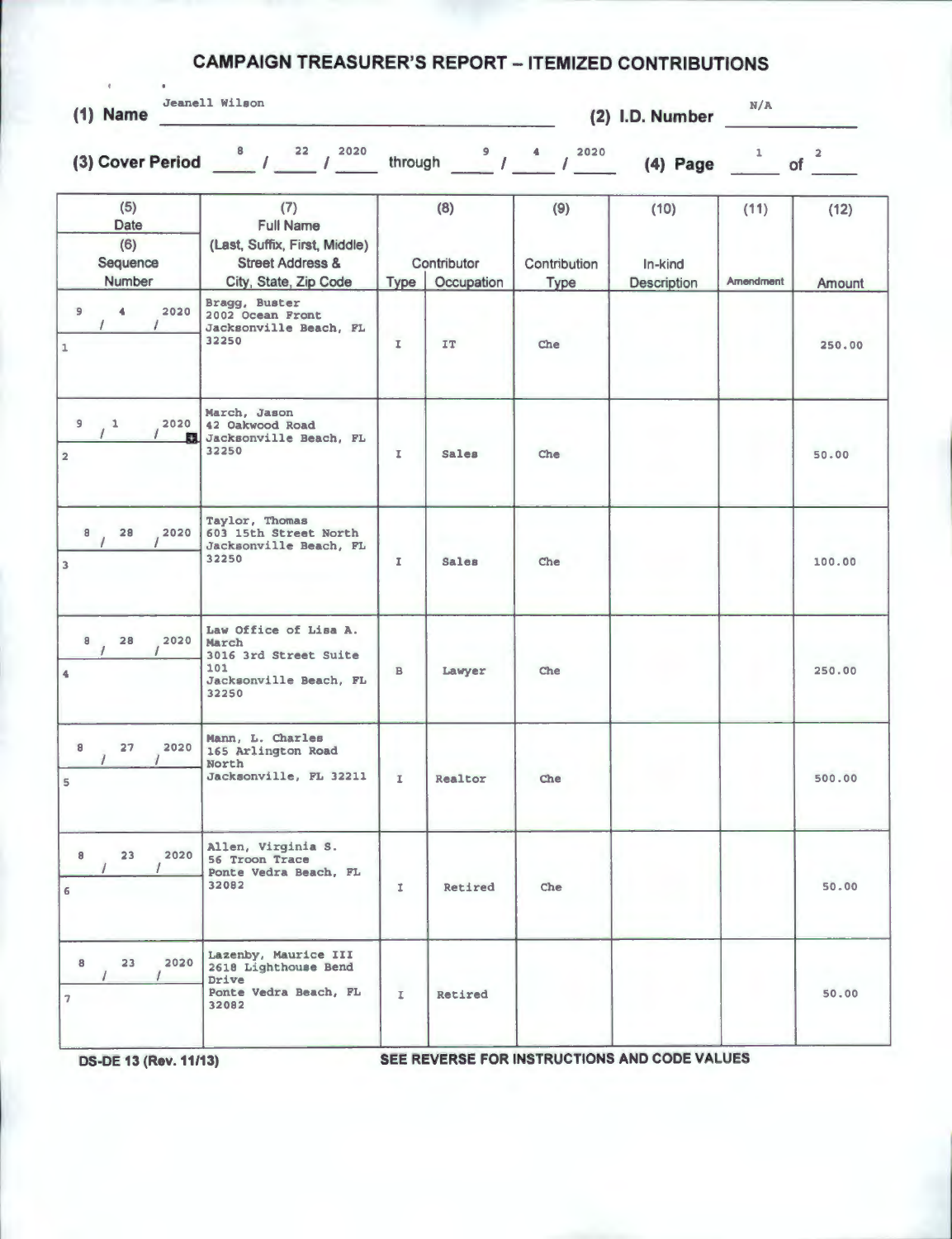## **CAMPAIGN TREASURER'S REPORT - ITEMIZED CONTRIBUTIONS**

|        | $\sim 10$<br>$\blacksquare$<br>$(1)$ Name | Jeanell Wilson                                                                                                   |               |                                  |                                        | (2) I.D. Number                | N/A                     |                               |
|--------|-------------------------------------------|------------------------------------------------------------------------------------------------------------------|---------------|----------------------------------|----------------------------------------|--------------------------------|-------------------------|-------------------------------|
|        |                                           | (3) Cover Period $8/22$<br>2020                                                                                  | through       | $\frac{9}{1}$                    | 2020<br>$\triangleq$<br>$\overline{I}$ | $(4)$ Page                     | $\overline{\mathbf{2}}$ | $\overline{\mathbf{2}}$<br>of |
|        | (5)<br>Date<br>(6)<br>Sequence<br>Number  | (7)<br><b>Full Name</b><br>(Last, Suffix, First, Middle)<br><b>Street Address &amp;</b><br>City, State, Zip Code | Type          | (8)<br>Contributor<br>Occupation | (9)<br>Contribution<br>Type            | (10)<br>In-kind<br>Description | (11)<br>Amendment       | (12)<br>Amount                |
| 8<br>8 | 26<br>2020                                | Shearer, David<br>4101 Avalon Circle<br>Jacksonville Beach, FL<br>32250                                          | I             | Civil Eng                        | Che                                    |                                |                         | 200.00                        |
| 8<br>9 | 27<br>2020                                | Shearer, Steve<br>4374 Port Arthur Road<br>Jacksonville, FL 32224                                                | $\mathbbm{I}$ | Sales                            | Che                                    |                                |                         | 100.00                        |
|        | $\sqrt{2}$                                |                                                                                                                  |               |                                  |                                        |                                |                         |                               |
|        |                                           |                                                                                                                  |               |                                  |                                        |                                |                         |                               |
|        |                                           |                                                                                                                  |               |                                  |                                        |                                |                         |                               |
|        |                                           |                                                                                                                  |               |                                  |                                        |                                |                         |                               |
|        |                                           |                                                                                                                  |               |                                  |                                        |                                |                         |                               |

**DS-DE 13 (Rev. 11/13)** SEE REVERSE FOR INSTRUCTIONS AND CODE VALUES